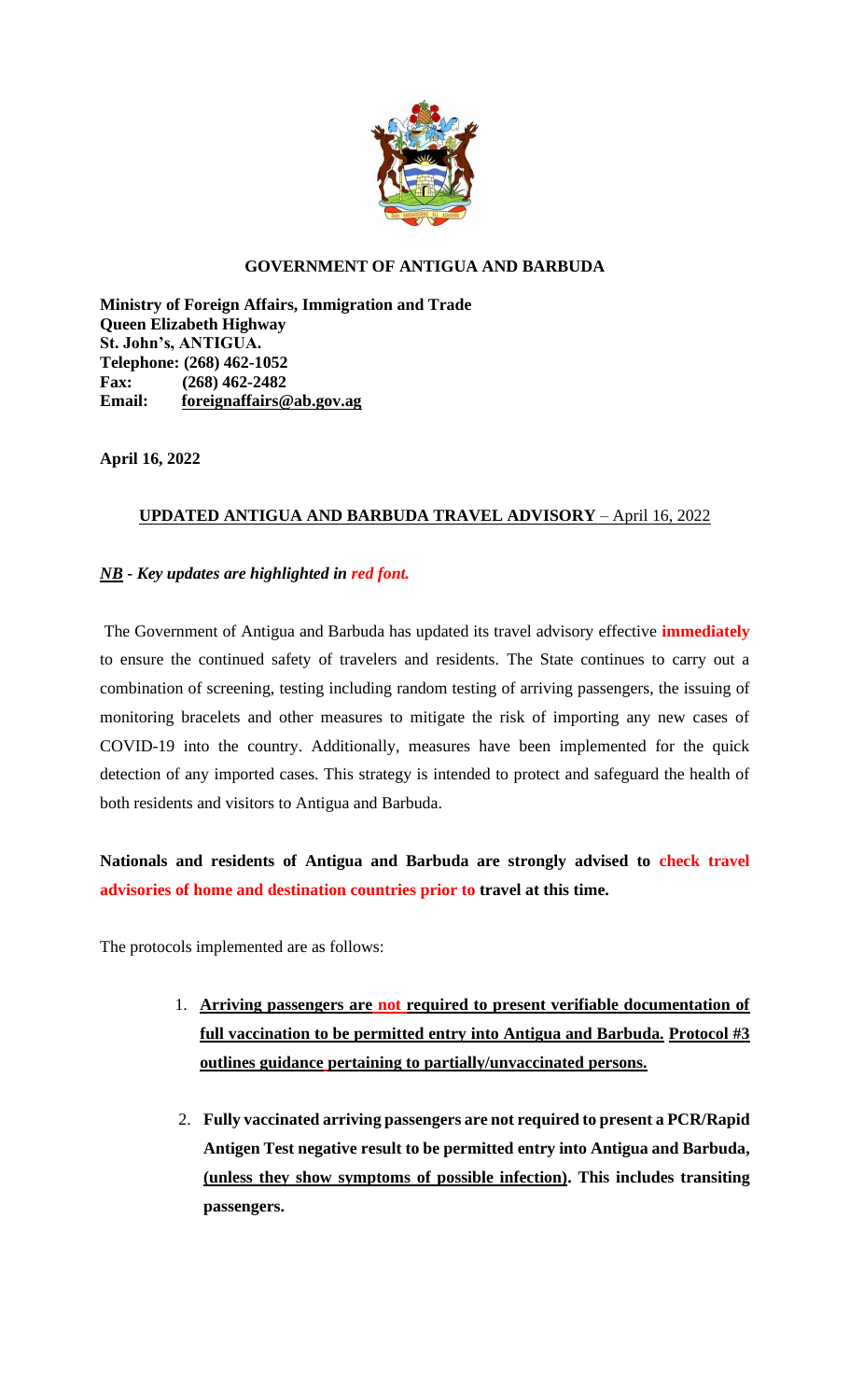- 3. **Partially/Unvaccinated passengers with no COVID 19 symptoms are permitted entry provided they:**
	- **a. Present a negative certified PCR result taken no more than three (3) days or Rapid Antigen Test taken no more than 24 hours prior to arrival in Antigua and Barbuda.**
	- **b. Submit to a RT-PCR test on arrival at their own expense**
	- **c. Quarantine for ten (10) days in their own homes if partially vaccinated i.e:**
		- **i. Either received 1 dose of a 2-dose vaccine OR**
		- **ii. the 2nd dose of a 2-dose vaccine was received less than two weeks prior to arrival).**

**d. Quarantine for fourteen (14) days in their own homes if unvaccinated. If symptoms appear during the period of quarantine, the person must be placed in isolation and will be tested for COVID-19.**

- **4. Fully vaccinated passengers may be required to submit to a RT-PCR test for SARS-CoV-2 upon arrival at their own expense. Instructions on permissible activities while awaiting results will be provided by Port Health officials.**
- **5. Unvaccinated minors between the ages of five and eighteen years old must present a negative certified RT-PCR result taken no more than three (3) days or Rapid Antigen Test taken no more than 24 hours prior to arrival in Antigua and Barbuda. Unvaccinated minors who are not staying at a certified resort/accommodation (Airbnb)) may be required to quarantine at home for a period of 10 – 14 days.**
- 6. Children below the age of **five (5) years** entering Antigua and Barbuda, DO NOT REQUIRE a COVID -19 test.
- 7. Arriving passengers who are permitted to quarantine at home may be required to wear a monitoring bracelet according to the Quarantine Authority regulations.
- 8. Visitors are required to observe all protocols during their stay and patronize only COVID-19 certified businesses such as restaurants and excursions for the duration of their trip.
- 9. The wearing of face masks in public spaces is actively encouraged throughout Antigua and Barbuda and social/physical distancing protocols should still be adhered to. Therefore, all passengers arriving in Antigua and Barbuda are